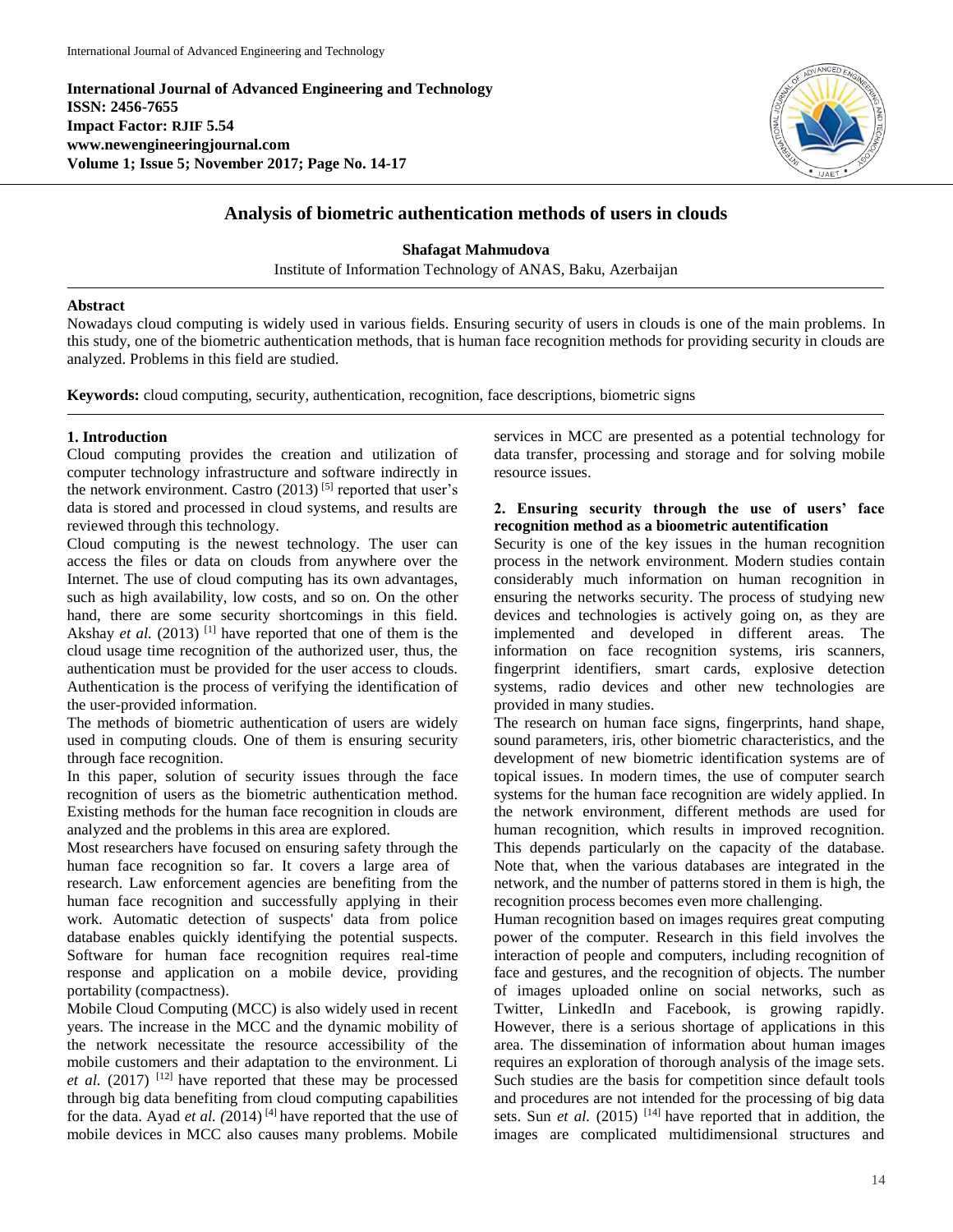require high computing technologies for recognition.

Ensuring total security in different systems is one of the key issues. These issues also include the protection of air passengers; however, airports in this area usually work independently of each other. The work of many providers is implemented by existing individual networks of new technologies, requiring installation of new equipment and expensive cable systems for each of them. Many airports have a huge number (sometimes over 50) of independent communications networks which sometimes obstructs their effective management. Many of these networks may ensure proper functioning of multiple surveillance cameras, X-ray systems, load scanning systems and access control systems. The number of networks is growing even more during the expansion of security systems. The lack of a single biometric network makes it difficult for local and federal law enforcement agencies to transmit information inside and outside the airport.

In order to gain the confidence of air passengers, it is necessary to use a combination of new security-related devices, to raise consumers' confidence, and to optimize their identification and information sharing.

Expansion of the highly coordinated network providing the security of data transfer between airlines, airport administration and security personnel will prevent a significant reduction in the number of airline connections and flight delays by the low enforcement agencies, from which air passengers are currently suffering much.

Biometric technologies are widely used in security systems.

The main advantages of biometric technologies are their high reliability, maximum protection of unauthorized access, and ease of use.

Various biometric technologies are available:

- $\blacksquare$  iris identification technology;
- voice identification technology;
- $\blacksquare$  fingerprint identification technology;
- hand-patterns identification technology;
- human face identification technology based on image, etc.

Information available to internal affairs agencies, criminalistics banks and databases are quite dispersed and mostly local. This causes certain difficulties in the fight against inter-regional offenders. This reduces the opportunities of searching for suspects in the practice, i.e. ends without applying the process of identification of a person.

The biometric features of human as speech and facial expression can be actively used in solving operative-search issues.

Kazimov *et al.* (2015)<sup>[9]</sup> have reported that traditionally, biometric identification methods have a number of advantages over different methods:

- biometric signs are very difficult to be falsified;
- identification reliability is very high due to the uniqueness of the biometric signs;
- biometric identifier cannot be forgotten as a password or can not be lost as a plastic card.

Safety is very difficult to be measured quantitatively. The increasing threat of terrorism and the need to improve the security systems have led to the recent increase in the volume

of biometric equipment market. The principal customers of biometric systems include not only commercial enterprises, but also government agencies. Particular attention is given to the places, where mass surveillance systems are needed, such as airports, stadiums and other facilities.

Elements of face of any person are individual biometric characteristics. The photos attached to the documents are most widely used for identification, and related standards are adopted for all countries.

Biometric identification based on photographs has many advantages as follows:

- The photo or video of a person's face does not require the direct contact with the person and can be considered confidential in the course of the identification;
- Databases of photographs are more accomplished and widespread rather than other biometric databases;
- The application of this technology is not related to the serious changes to the state legislation;
- Uniqueness and relative stability of inherited biological parameters of a human, etc.

Cloud computing is a new technology in the market, and its introduction in different areas has its own advantages. As noted, users can access the files or data in cloud from anywhere over the Internet. Advantages of cloud computing may include reduced costs, security, and so forth.

Akshay *et al.* (2013) <sup>[2]</sup> have reported that the advantages of computing clouds are as follows:

- 1. High usage opportunities. Fewer workers perform more work in a short time in the clouds;
- 2. Cost reduction. The users in the clouds often divide computer hardware, software and data into several parts, thus, there is no need to spend more on hardware or software;
- 3. Easy access. The user can access the data in cloud and files at anytime and anywhere over the Internet;
- 4. Less training is required. Cloud computing requires less employees for performance.

The National Institute of Standard and Technology (NIST)  $(2011)$   $[17]$  defines cloud computing by four key characteristics:

- self-service on request;
- expanded network access;
- **flexibility;**
- unifying resources, etc.

According to IDC, cloud counting also have particular problems. They may include safety, efficiency, and other specific features. Vinay *et al. (*2015) [16] have reported that Face Recognition System (FRS) system is used to address security issues specifically for authorized user identification. These types of systems are also varied with own specific functions. Depending on the purpose, the recognition process is performed through a variety of developed methods and algorithms. These systems also have advantages and disadvantages. For example, when using eye retina for recognition of a person, high accuracy and recognition stability is ensured, however expensive equipment and additional costs are required.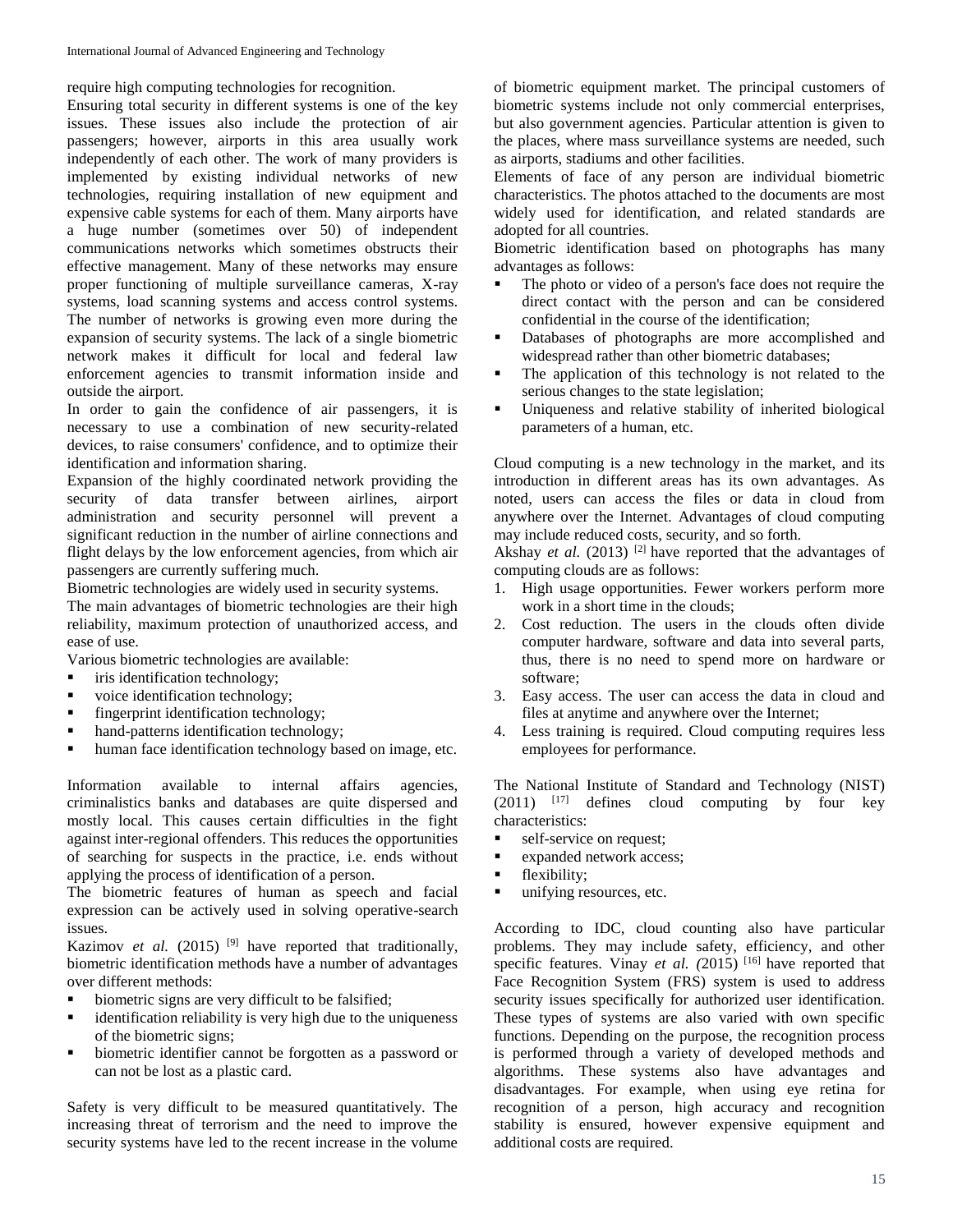# **3. Analysis of the methods for human face identification in clouds**

Recently, biometric technologies of face recognition (FR) have been widely applied in different areas, which require a variety of software improvements. Research on big data, cloud computing, social networking and machine learning analysis has shown that Computer Vision can handle these serious problems. Therefore, the concepts of Cloud Computing, Big Data, social networking and machine learning are reviewed from a modern perspective of face recognition, and a new method is offered for the FR approach based on Extreme Learning Machines (ELM). For example, Face Tagging (FT) method for social networks working with big data. The proposed approach incorporates the appropriate features of the above-mentioned concepts, which increases its effectiveness.

De Silva *et al.* (2008) <sup>[6]</sup> have reported that a new method based on neuronal network for complete face recognition using modified Radial Basis Function (RBF) and six images of the person's static universal face expression. The new Cloud Basis Function (CBF) uses different weight coefficients to highlight the features related to the discrimination of the classes.

The growing prospective potential of cloud computing enabled the development of a number of cloud-based systems and services for healthcare. Cloud computing allows healthcare personnel to adapt to smart-portable devices to remotely monitor the health of the patients. To this end, a new cloud-based face and voice recognition system is proposed for the monitoring of the health of elderly people.

Hossain *et al.* (2015)<sup>[8]</sup> have reported that cameras are sensing the speech and images of individuals and send them to the cloud server for analysis and classification.

Tracking the people through the monitoring system often generates a large amount of data from the devices of the Internet-of-Things (IoT). Face recognition is performed in clouds as they are located next to observation cameras, which in turn requires mass data transfer to the processing center. Amin *et al.* (2016)<sup>[3]</sup> have reported that on the other hand, the process of the face matching is implemented using the vectorfunction of a person's face in cloud, which increases the quality of performance.

A person's face is very complicated and dynamic object, as they are used as biometric elements in the recognition of individuals. Recently, biometric systems have been recognized in terms of security, since recognition of users and their matching with the listed ones are performed daily. To facilitate this process, the organizations must support them by using great computing tools. Some studies use the Principal Component Analysis (PCA) method face recognition using cloud computing. Kisku *et al.* (2016)<sup>[10]</sup> have reported that it is implemented with the use of Scaling-Invariant Feature Transform (SIFT) by reducing the amount of invariant points. Face recognition is one of the most important aspects of ensuring security. Currently, experts mainly focuses on the monitoring in this area. Some articles suggest the monitoring for the face recognition in the documents to be performed in the cloud systems. It consists of a customer module of monitoring for cloud computing module for face identification and detection, and data visualization. In this case, Gabor's localization and segmentation of the centralized signs into a

double template is proposed. Li *et al.* (2017) [11] have reported that this method supports substantial local functions, reduces the difficulty of Gabor filter, and provides a periodical stability on the texture and more accurate information.

Some studies introduce Smart Rank approach to reduce the load of mobile applications using cloud computing. Silva *et al.* (2017) [13] have reported that this approach is used for symbols' recognition based on resource assessments using the cloud computing metrics. Other methods are also used for the evaluation, for example, Markov chain. Tian *et al. (*2015) [15] have reported that application and implementation of cloud robot system. Thus, access to distributed computing resources is interconnected with the cloud infrastructure, and multiple tasks, such as face detection, recognition, and so forth are performed. Cloud Robot System (CR) is used for face recognition. The results of the trials have shown that an automated robot cloud system can effectively resolve the issues. The International Data Corporation (IDC) analyzes and provides forecasts in the field of information technology (IT). Gens  $(2016)$ <sup>[7]</sup> reported that according to the center's surveys conducted in 2006, the cost of building cloud computing is predicted to increase from 101 billion to 213 billion in 2020 or the table (Fig.1).



**Fig 1:** Estimated costs of building cloud computing (billion USD)

### **4. Conclusion**

The paper highlighted an importance of the use of the biometric authentication techniques for the cloud users in ensuring security. Large volumes of data are stored in these clouds. As in other issues, one of the biggest issues here is the users' security. In this paper, it was recommended to use different biometric authentication technologies, including face recognition systems to ensure the security of access to clouds in the future. The use of biometric authentication technologies in clouds can play an important role in the provision of the security of the users, which can lead to increased efficiency of performance.

### **5. References**

- 1. Akshay AP, Vrushsen PP. Face Recognition System (FRS) on Cloud Computing for User Authentication. International Journal of Soft Computing and Engineering (IJSCE). 2013; 3(4):189-192.
- 2. Akshay AP, Vrushsen PP. Face Recognition System (FRS) on Cloud Computing for User Authentication. International Journal of Soft Computing and Engineering (IJSCE). 2013; 3(4):189-192.
- 3. Amin HM, Ahmad NM, Ali MM. IEEE Region 10 symposium (tensymp), Book: IEEE. 2016; 119-124.
- 4. Ayad M, Taher M, Salem A. Real-Time Mobile Cloud